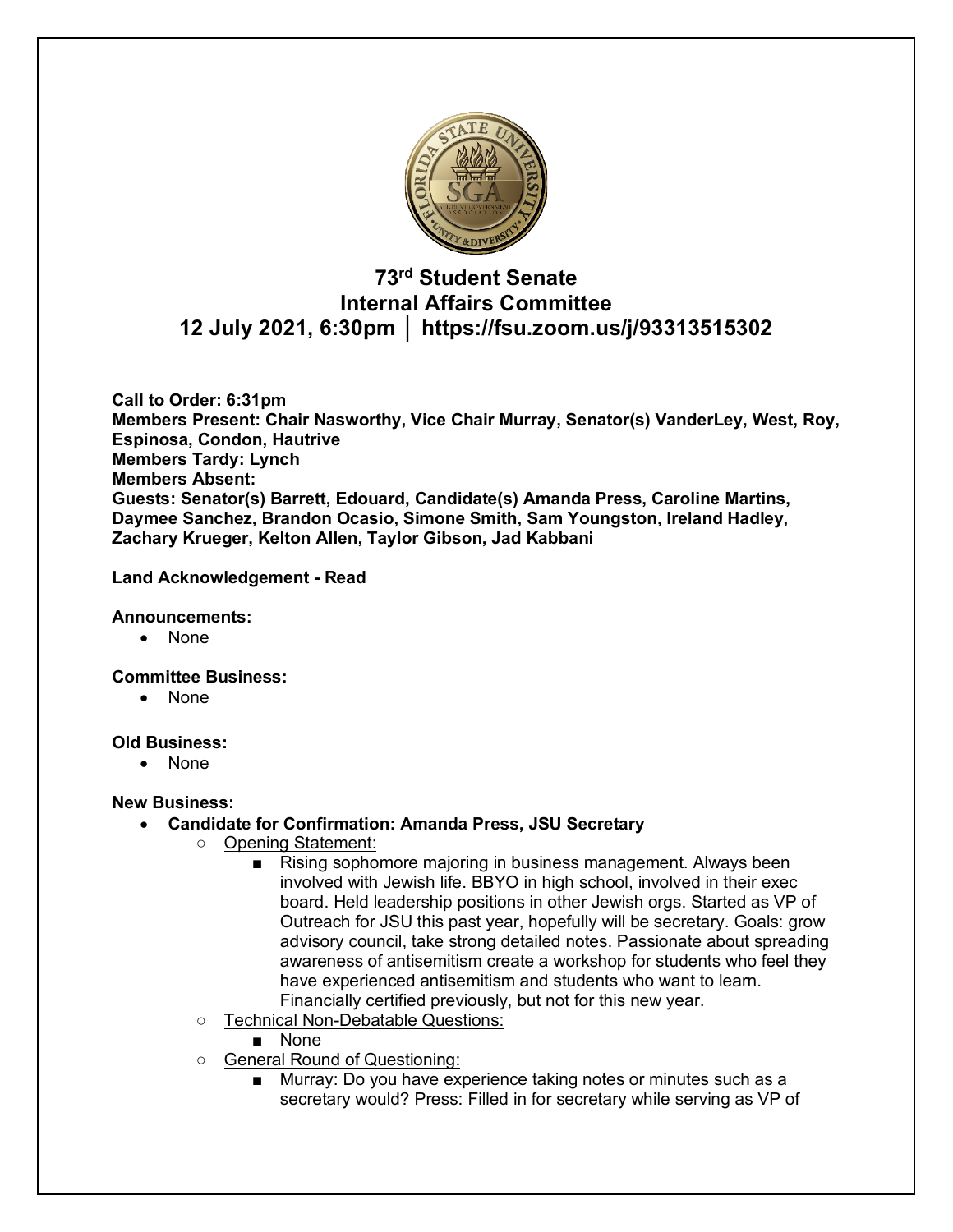Programming of JSU. Helped with notes and sat in meeting in sorority and previous orgs.

- Nasworthy: What can you use from previous experience to ensure that JSU has a successful first year as an agency? Press: Focus as VP of Programming was membership, strengthening the way people know that JSU exists and can get involved with Jewish life, work on presence, with advisory council to get people outside involved with JSU.
- Closing Statement:
	- Thank you for time, looking forward to working.

## ○ **Murray moves to enter round-table discussion; Espinosa seconds**

- Round-Table Discussion:
	- Espinosa: qualified, reasonable, good fit
	- Hautrive: very motivated, would do a great job
	- VanderLey: encouraged by past experience and positivity
	- Murray: kind of wish there were some more secretary experience, but can overlook that
- **West moves to call the question; Roy seconds**
- Vote:
	- Yes: [7] [VanderLey, West, Roy, Espinosa, Condon, Hautrive, Murray]
	- No: [0] [none]
	- Abstain: [0] [none]

## ○ **RESULT: CANDIDATE Amanda Press PASSES**

### ● **Resolution or Bill #44 - Sponsored by Senator Barrett**

- Opening Statement:
	- Statue revision of 1011.4 governing statute of VSU, reflect decision to add seventh exec board member, update to accurately reflect the current operations of the VSU
- Technical Non-Debatable Questions:
	- None
- General Round of Questioning:
	- None
- **Roy moves to enter pro-con debate; Espinosa seconds**
- Pro 1:
	- Roy: straight forward, allows VSU to better represent themselves, should be passed
- Con 1:
	- None
- **Roy moves to call the question; VanderLey seconds**
- Closing Statement:
	- None
- Vote:
	- Yes: [7] [VanderLey, West, Roy, Espinosa, Condon, Hautrive, Murray]
	- No: [0 ] [None]
	- Abstain: [0] [None]
- **RESULT: BILL #44 PASSES**

## • **Candidate for Confirmation: Caroline Martins, HLSU Assistant Director**

- Opening Statement:
	- Senior studying International Affairs, served as programming and pageant coordinator last year, passionate as HLSU gave a sense of identity at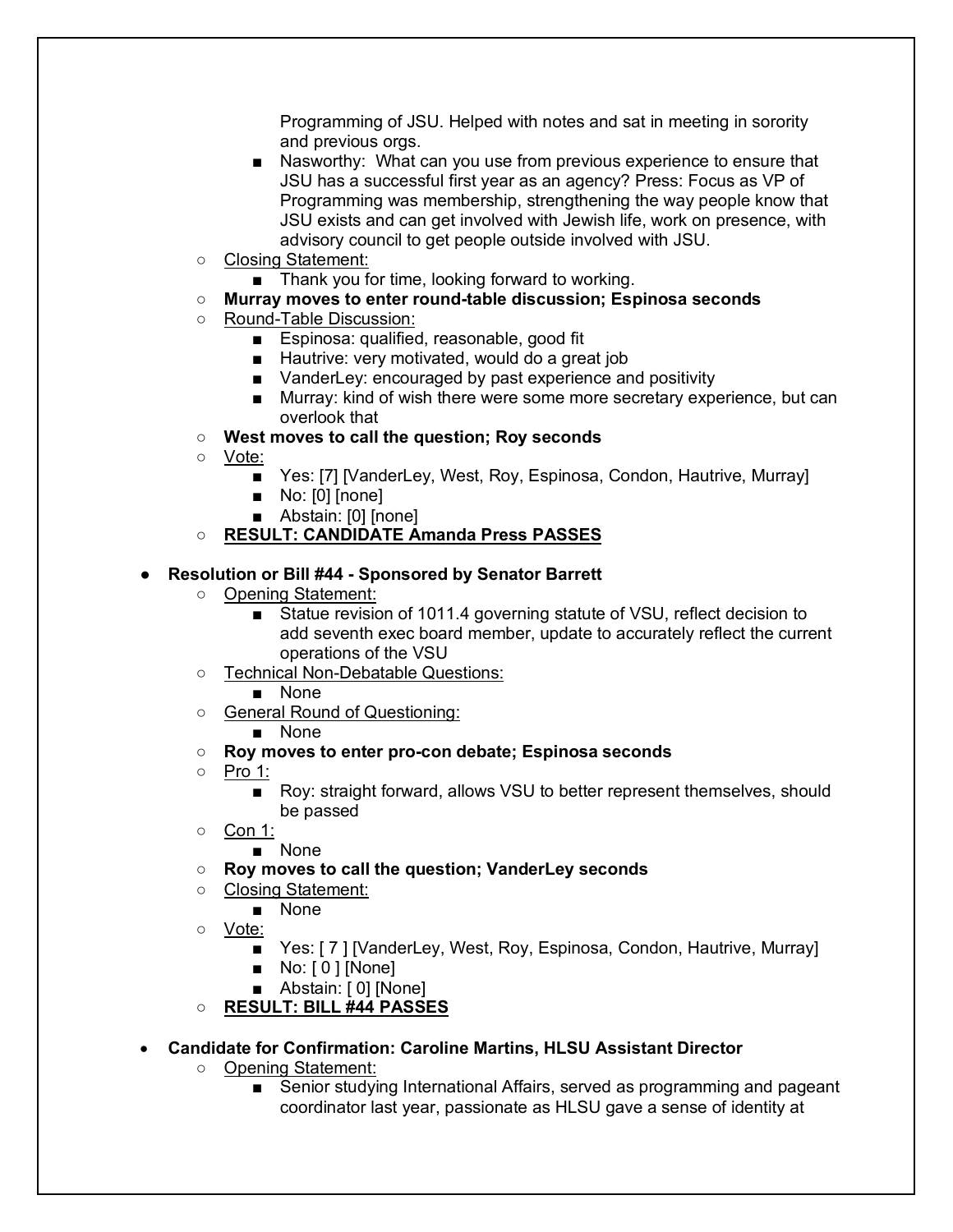FSU. First arrived at FSU felt isolated from culture, found others with identity through HLSU, it's a safe have and since of comfort, give back to org that gave so much, many feel same way, represent affiliates, serve students, make community's voice heard. Moment of silence for those suffering and losing lives in Cuba.

- Technical Non-Debatable Questions:
	- None
- General Round of Questioning:
	- Murray: Do you have any experience that relates to being in a director position? Martins: Pageant coordinator was director of the whole pageant, many students from affiliate groups were contestants, went through purchase orders and sent emails, a lot of duties of pageant coordinator are similar to being a director but at a smaller capacity.
	- Hautrive: Do you have any goals for this position? Martins: more attention to smaller affiliate groups in HLSU, many have a smaller group size overshadows different culture in HLSU, membership to help affiliates have people come to events, get things running again and find middle ground between completely online and completely open.

## **Murray moves to enter round-table discussion; VanderLey seconds**

- Closing Statement:
	- Thank you for your time, look forward to serving.
- Round-Table Discussion:
	- Espinosa: more than qualified, passionate, great fit
	- VanderLey: a lot of passion, would excel
	- Lynch: agree, she is part of the community, very supportive
	- Hautrive: a lot of goals, will do great
- **Roy moves to call the question; Espinosa seconds**
- Vote:
	- Yes: [8] [VanderLey, West, Roy, Espinosa, Lynch, Condon, Hautrive, Murray]
	- No: [0] [none]
	- Abstain: [0] [none]
- **RESULT: CANDIDATE Caroline Martins PASSES**
- $\circ$

## • **Candidate for Confirmation: Daymee Sanchez, HLSU Director**

- Opening Statement:
	- Junior, HLSU royalty 2020, this spring served as professional development coordinator, struggled to find place at FSU, HLSU helped find home to self and many other students, goals: continue past work, foster relationships with other agencies, hold events to educate, strong platform to advocate for justice and against discrimination faced, speak up when community is in need, encourage non-Hispanic Latinx students to attend events, educate themselves and others, wave flag harder to see a free Cuba, educate yourself and support any way you can.
- Technical Non-Debatable Questions:
	- Murray: Are you financially certified? Sanchez: was this past year, not yet this year, on to-do list
- General Round of Questioning:
	- Lynch: Can give example of past commitments you've provided for the Latinx community? Sanchez: past years served as President of Cuban American Student Association, helped reinstate that organization, served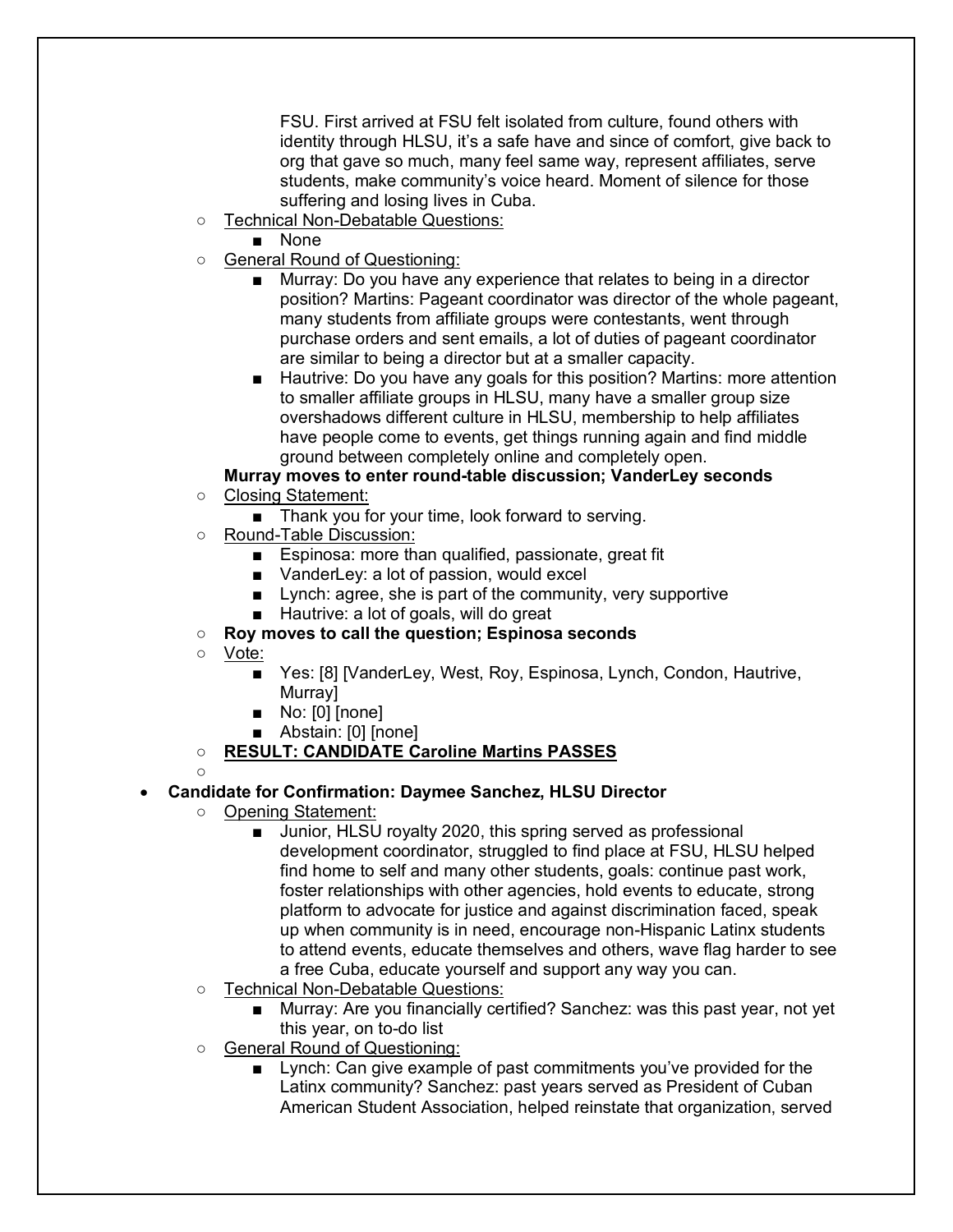as treasurer for 2 years and then pres., peace jam coach later joined staff team to teach, teacher in Miami.

- Espinosa: Describe goals you would have if confirmed. Sanchez: like to work with other agencies as there are a lot of intersectionalities, closer bonds with Hispanic Latinx alumni network, connect students with alums, work closer with Florida Latinx and Hispanic Union and have members join since that org is a bit absent.
- **West moves to enter round-table discussion; VanderLey seconds** ○ Closing Statement:
	- Thank you for time, means a lot after a long day, hope summer is amazing, look forward to serving
- Round-Table Discussion:
	- Murray: like, like passion, good goals, advocacy for community, experience with leadership
	- Lynch: see passionate, experience, dedicated toward community
	- Espinosa: agree, coming from a similar background, could not be a better candidate for this
	- VanderLey: also impressed, full support
- **West moves to call the question; Lynch seconds**
- Vote:

 $\circ$ 

- Yes: [8] [VanderLey, West, Roy, Espinosa, Lynch, Condon, Hautrive, Murray]
- No: [0] [none]
- Abstain: [0] [none]
- **RESULT: CANDIDATE Daymee Sanchez PASSES**

## • **Candidate for Confirmation: Brandon Ocasio, PSU Director**

- Opening Statement:
	- Happy to be here, rising third year, started as a CARE student, service leadership seminar, FLI, Pride U, Seminole Minority Leadership Institute, Noles Engaged in Politics, wanted to find a home for passions goals activism and leadership, found that within PSU, excited to take agency to reinvent Pride, with Ash Soto and Sam Youngston work will be monumental to their community.
- Technical Non-Debatable Questions:
	- Murray: Are you financially certified? Ocasio: not this year but was last year, doing it tomorrow
	- Murray: Point of clarification, I haven't taken the exam yet either, but I just think it's a good question.
- General Round of Questioning:

## **Murray moves to allow a non-member to speak; VanderLey seconds**

- Ireland Hadley: Can speak in round table, but Brandon is great has extensive leadership experience. What is one thing that makes you uniquely qualified for PSU Director? Ocasio: Areas of intersectionality experienced with, be specific with queer and trans identities, started that with working with Pride U, accepted to go to LGBTQ conference to meet with community leaders to learn how to lead. Served as Center director last year. Keep PSU alive and thriving.
- Lynch: Elaborate on goals for PSU? Ocasio: better relationship with Pride alum network, RSOs and identity nights, FSU gender inclusive housing to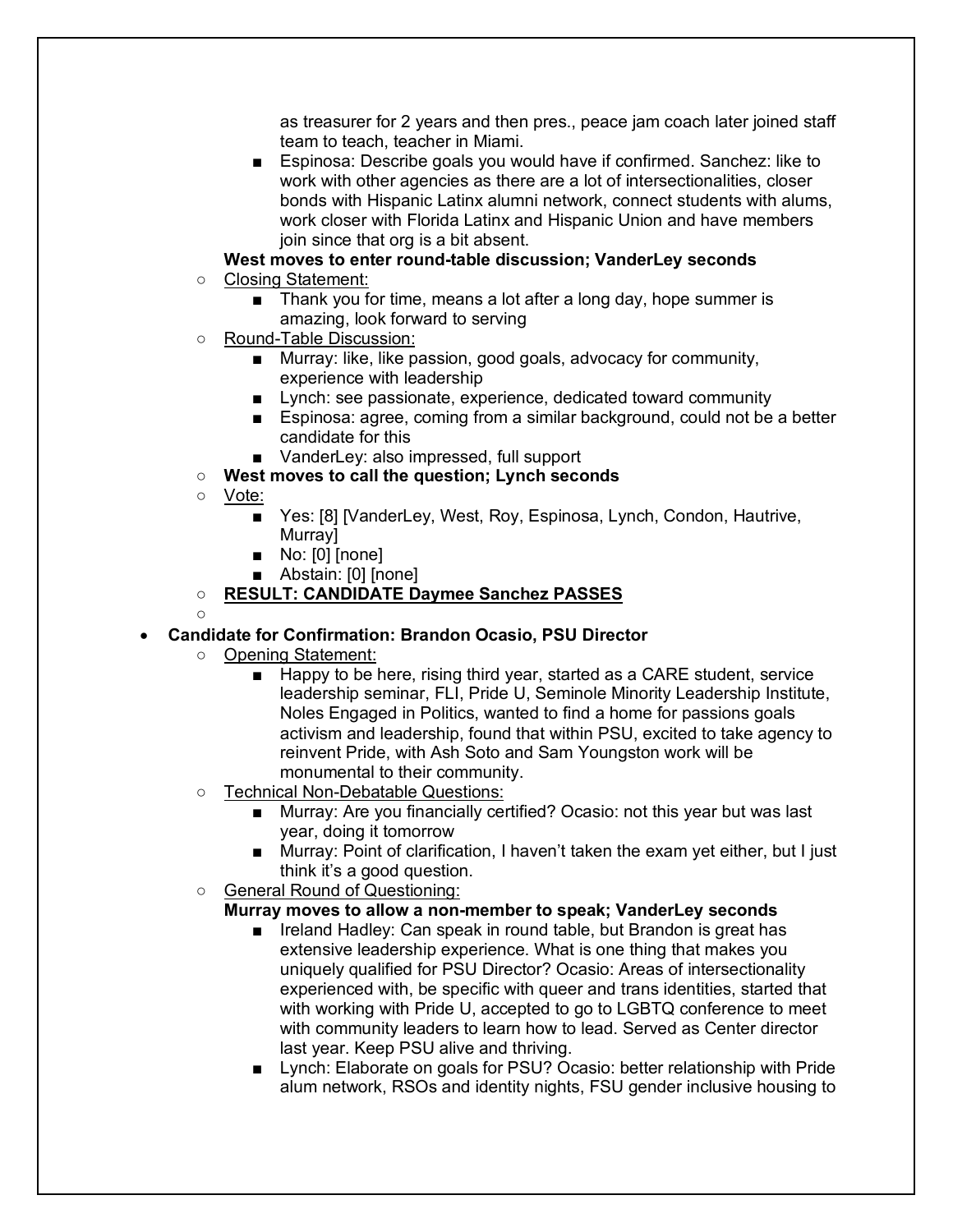be overseen by queer and trans folks, revitalize campus life, bring a safe space to grow and find family, involve more with Capital T.

## **Lynch moves to enter round-table discussion; VanderLey seconds**

- Closing Statement:
	- Thank you looking forward to catering to the needs of her community as has been done before
- Round-Table Discussion:
	- Lynch: motivate, passionate, and dedicated, voting yes
	- VanderLey: very clear experience to lead and advocate well, will do great things
	- West: very qualified, has good intentions
- **West moves to call the question; Roy seconds**
- Vote:
	- Yes: [7] [VanderLey, West, Roy, Espinosa, Lynch, Hautrive, Murray]
	- No: [0] [none]
	- Abstain: [0] [none]
- **RESULT: CANDIDATE Brandon Ocasio PASSES**

#### $\circ$ **Candidate for Confirmation: Simone Smith, TLI Facilitator of Engagement**

- Opening Statement:
	- Second year at FSU, know about the struggles of transferring and dealing with the transition, wants to help transfer student have a smooth transition into the university though various outlets, exec board of BSU, kept students engaged, worked with Transfer Student Union as Social Media Chair, enhance experience of transfer students.
- Technical Non-Debatable Questions:
	- None
- General Round of Questioning:
	- VanderLey: Elaborate on goals? Smith: increase membership, keep students involved, help them adjust, encourage other students to be excited, enhance the experience, has a lot of leadership positions, make connections in all aspects of life, what they learn in college transferred into life, how to make a mark as a transfer student, transfer students are more on their own, important to have outlets they can go to.

## **West moves to enter round-table discussion; Hautrive seconds**

- Closing Statement:
	- Thank you for opportunity, will make sure all goals spoke on are followed through
- Round-Table Discussion:
	- West: candidate will do well, voting yes
	- Murray: supports, great experience and great visions
	- VanderLey: agree, passion, positivity, voting yes
	- Espinosa: passionate and qualified, voting yes

### ○ **VanderLey moves to call the question; Lynch seconds**

- Vote:
	- Yes: [8] [VanderLey, West, Roy, Espinosa, Lynch, Condon, Hautrive, Murray]
	- No: [0] [none]
	- Abstain: [0] [none]
- **RESULT: CANDIDATE Simone Smith PASSES**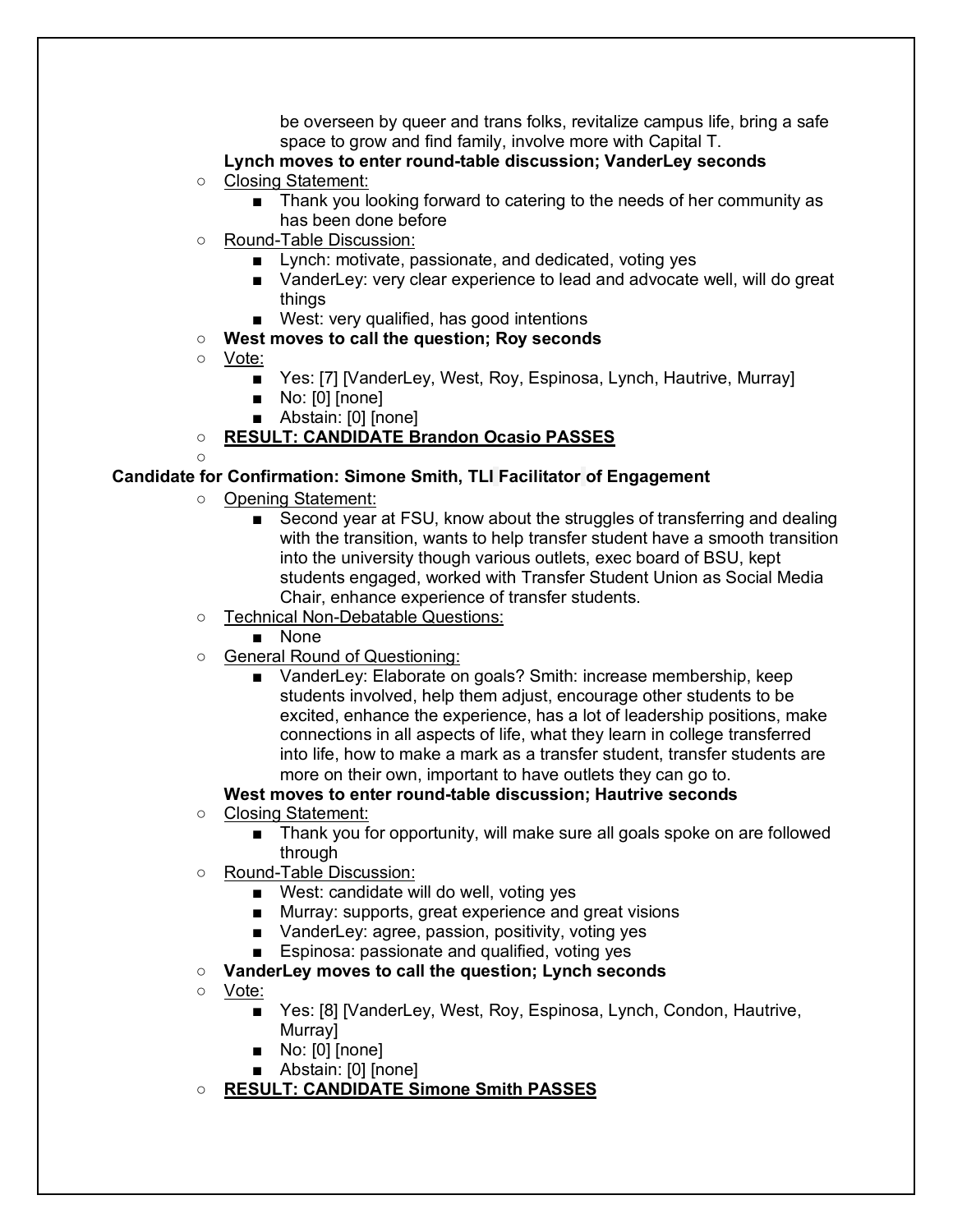## • **Candidate for Confirmation: Sam Youngston, Center Director**

- Opening Statement:
	- Rising second year, would be second year on PSU exec, previously secretary, reestablish union as a prominent org on campus, passionate about advocacy and equity, make sure FSU students feel safe on campus, focus on intersectionality through collaboration with other agencies and orgs, provide students with a safe space, will require communication and events and outreach, many responsibility require a dedicated student union space which we don't yet have, until then work would be focused on working with exec board to have an easy transition into this year and create a safe space, when there is a dedicated space many goals will shift to revive LGBTQ resource center, have a physical safe space for events and gathering
- Technical Non-Debatable Questions:
	- None
- General Round of Questioning:

### ● **VanderLey moves to allow a non-member to speak; West seconds**

- Ireland Hadley: Considered using other safe space method getting professors and departments to do safe space training? Youngston: had not considered that specific plan, thank you for the idea
- Murray: Could you explain the difference between Director, Center Director, and Assistant Director? Youngston: exec director is the most in charge, the face of Pride, main person to reach out to, assistant director more focused on maintaining relationships with affiliates, center director focused on more physical spaces, events and safe spaces, plan and run retreats for exec board, much can't quite be done yet without a physical space
- Nasworthy: Union is still not open, since there isn't a physical union, what is the plan to make sure there are safe spaces without a union building? Youngston: working to find a separate physical space similar to how BSU has their own house, going to be a learning curve, but having events that get people out and contribute to the conversation, education is important because a lot of what people know is based on stereotypes, expand reach and audience, creates a safer space at FSU as a whole.
- Closing Statement:
	- Thank you for time and for opportunity looking forward to working with all in the future
- **VanderLey moves to enter round-table discussion; Espinosa seconds**
- Round-Table Discussion:
	- VanderLey: very qualified, will do great things, will vote yes
	- West: agrees
	- Lynch: Agree, Pride community is very important within FSU community, voting yes
	- Nasworthy: as a member of LGBTQ community, very excited for these three PSU candidates
- **Roy moves to call the question; Hautrive seconds**
- Vote:
	- Yes: [8] [VanderLey, West, Roy, Espinosa, Lynch, Condon, Hautrive, Murray]
	- No: [0] [none]
	- Abstain: [0] [none]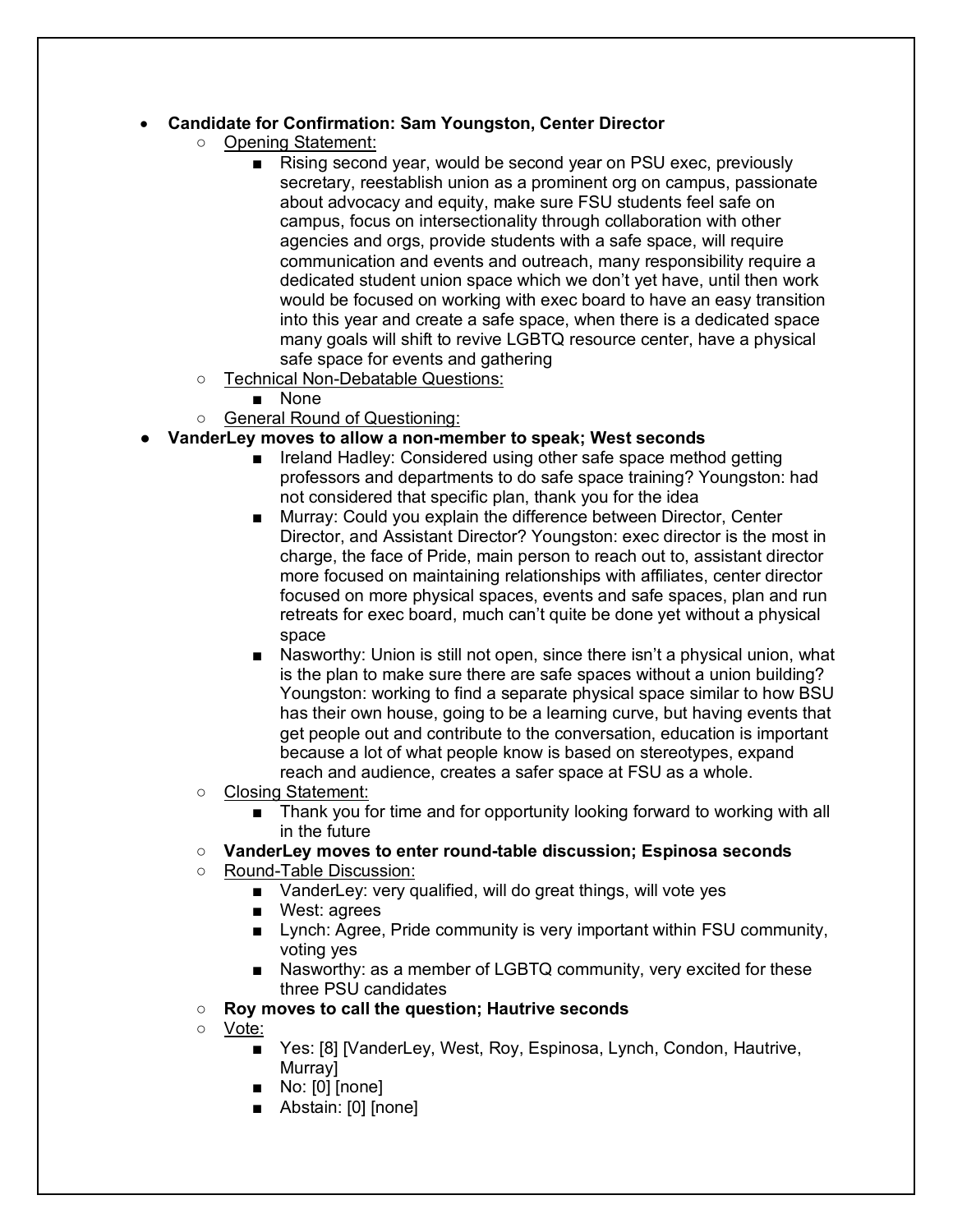## ○ **RESULT: CANDIDATE Sam Youngston PASSES**

### • **Candidate for Confirmation: Ireland Hadley, AASU Assistant Director**

- Opening Statement:
	- Upcoming third year, last year served as outreach coordinator, have been heavily involved in Asian American community since high school, joined AASU upon entering FSU first as a standard member then up into outreach, focus on affiliate relationships look over the work in the standing committees, work a lot with Sneha, qualified because of intersectional identities, drive, activism. Been in the advocacy game for a while, gave a lot of experience in how to be a leader, develop a leadership institute for AASU, more relationships with other agencies and building AASU.
- Technical Non-Debatable Questions:
	- None
- General Round of Questioning:
	- Murray: Can you elaborate on specific concrete goals? Hadley: rearrange exec board roles and positions for clarification to restructure to best fit post-covid world, start an Asian American center for leadership like Pride U and HLSU leadership institutes

# **Roy moves to enter round-table discussion; VanderLey seconds**

- Closing Statement:
	- Thank you for time, excited to continue working.
- Round-Table Discussion:
	- Murray: have gotten to know the candidate, one of the most generous resources I've encountered in my time in SGA, easy yes
	- VanderLey: seeing their work they have done on campus, will do amazing in this position, easy yes
- **Roy moves to call the question; Hautrive seconds**
- Vote:
	- Yes: [8] [VanderLey, West, Roy, Espinosa, Lynch, Condon, Hautrive, Murray]
	- No: [0] [none]
	- Abstain: [0] [none]
- **RESULT: CANDIDATE Ireland Hadley PASSES**

#### $\circ$ **Candidate for Confirmation: Zachary Krueger, VSU Assistant Director**

- Opening Statement:
	- Upcoming junior, grew up with a military background/family, deep respect and love for those who serve the country, since coming to FSU wanted to get involved, involved with senate last summer, involved with fraternity as philanthropy chair, academic chair, and chief of staff, would be position where he can grow and advocate, make FSU one of the most veteran friendly campuses, make transition into civilian life easy, enjoy a normal college experience
- Technical Non-Debatable Questions:
	- None
- General Round of Questioning: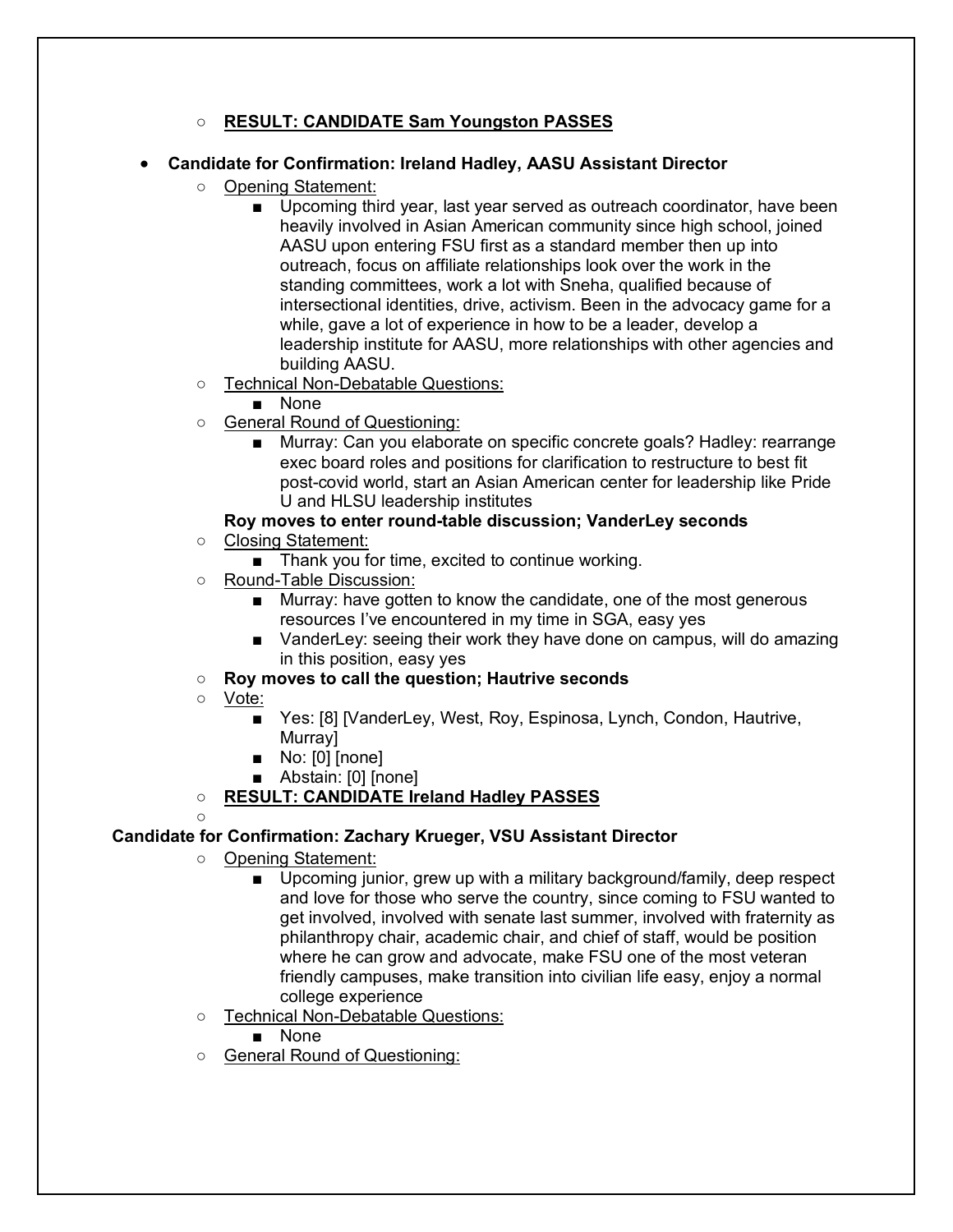- Murray: What have you learned from past leadership experience that will help you here? Krueger: Philanthropy and academic chair, teamwork, open communication, how to adapt and overcome obstacles
- Lynch: How do you think you could improve environment for veterans at FSU? Krueger: mental health services, create a program for vets for awareness of resources, transition back to normal student life and in person events, military appreciation month, reestablish the community with out being covid affected

## **West moves to enter round-table discussion; Espinosa seconds**

- Closing Statement:
	- Thanks again for time, look forward to working in the future
- Round-Table Discussion:
	- West: knows Zach, very driven and hardworking, fulfil position to best of his ability, will bring all good intentions to VSU
	- Espinosa: agree very committed, very knowledgeable, voting yes
	- Hautrive: knows candidate very well, very committed to veterans and their future
- **VanderLey moves to call the question; Hautrive seconds**
- Vote:
	- Yes: [8] [VanderLey, West, Roy, Espinosa, Lynch, Condon, Hautrive, **Murrav1**
	- No: [0] [none]
	- Abstain: [0] [none]
- **RESULT: CANDIDATE Zachary Krueger PASSES**

## **Candidate for Confirmation: Kelton Allen, TLI Assistant Director**

- Opening Statement:
	- Second year at FSU, been involved with BSU, served as Seminole Minority Leadership Institute VP, worked on programming and curriculum, collaborated with Black alumni to have a Black alumni panel, position with space to grow, time at FSU very different given the pandemic, looking forward to serving in this position
- Technical Non-Debatable Questions:
	- Nasworthy: No minutes available for TLI, were you interviewed by exec, by who? Allen: yes, first with Devin Dawson, second with Sofia
- General Round of Questioning:
	- Murray: Can you tell some concrete goals you have for this position? Allen: create engagement program to get students involved and acquainted with student life, increase engagement and have ample participants and a mentorship program to match mentors with likeminded mentees.

#### **Roy moves to enter round-table discussion; Hautrive seconds** ○ Closing Statement:

- Thank you for hearing looking forward to serving FSU and expanding leadership skills for transfer students
- Round-Table Discussion:
	- West: candidate has very good intentions, will do well
	- VanderLey: agrees, has a lot of passion, will excel
- **Espinosa moves to call the question; Lynch seconds**
- Vote: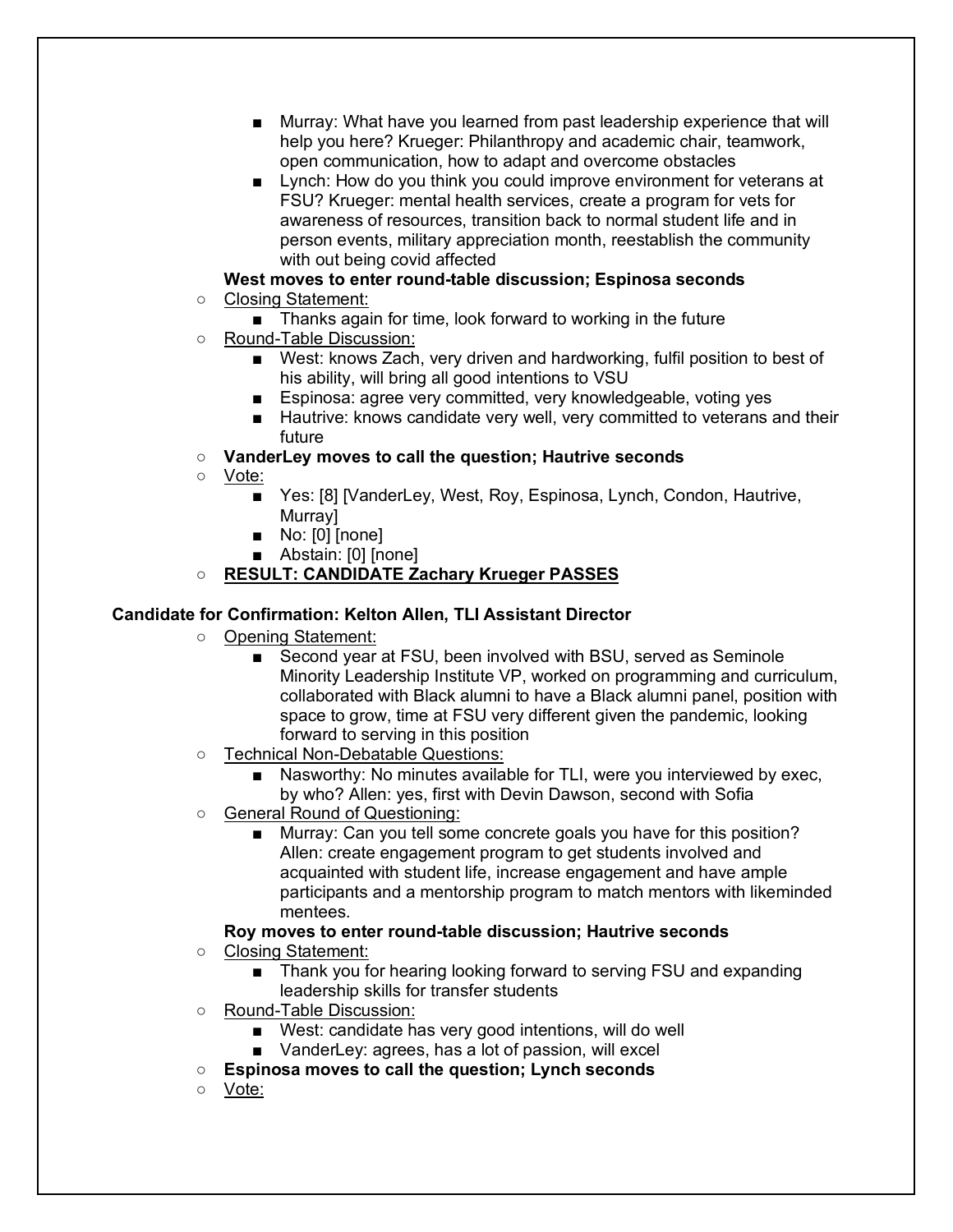- Yes: [8] [VanderLey, West, Roy, Espinosa, Lynch, Condon, Hautrive, Murray]
- No: [0] [none]
- Abstain: [0] [none]

## ○ **RESULT: CANDIDATE Kelton Allen PASSES**

## $\circ$

## **Candidate for Confirmation: Taylor Gibson, TLI Facilitator of Administration**

- Opening Statement:
	- Upcoming second year junior, after high school graduation went to TCC for AA then transferred to FSU, what sets her aside, engaged as a transfer genius, involved with TSU, big sister little sister community service coordinator, Phi Sigma Beta honor society, only been her for a little while but what has gotten her though have been divine guidance, self-prophecy, meditation, and understanding oneself.
- Technical Non-Debatable Questions:
	- Nasworthy: No minutes available for TLI, were you interviewed by exec, by who? Gibson: yes, Hannah.
- General Round of Questioning:
	- Murray: How do you plan on being a resource for transfer students? Gibson: psych major, taking context of studies, big sis little sis, volunteered at schools, saw suicide levels have risen amid pandemic also dropout rates, being part of TLI forming one coalition to strive toward same goals and be there for transfer students

## **VanderLey moves to enter round-table discussion; Hautrive seconds**

- Closing Statement:
	- Thank you for time and open minds, eager to get started more engaged look forward to serving with us.
- Round-Table Discussion:
	- Lynch: likes candidate, seems qualified, is voting yes
- **Lynch moves to call the question; Espinosa seconds**
- Vote:
	- Yes: [8] [VanderLey, West, Roy, Espinosa, Lynch, Condon, Hautrive, **Murrav1**
	- No: [0] [none]
	- Abstain: [0] [none]
- **RESULT: CANDIDATE Taylor Gibson PASSES**

### **Candidate for Confirmation: Jad Kabbani, D&I Assistant Director**

- Opening Statement:
	- International student, amazed by level of tolerance at FSU, FSU has been home away from home, make sure open-mindedness remains for incoming students, recruit students for D&I gain knowledge and awareness of diversity, held leadership roles that taught to gain and maintain attention and build interpersonal relationships, use skills and knowledge to best serve as assistant director, wants students to feel the home that he felt, take opinions and ideas into account for implementation
- Technical Non-Debatable Questions:
	- Nasworthy: No minutes available for your interview, were you interviewed by exec, by who? Kabbani: yes, but don't remember by who
- General Round of Questioning: